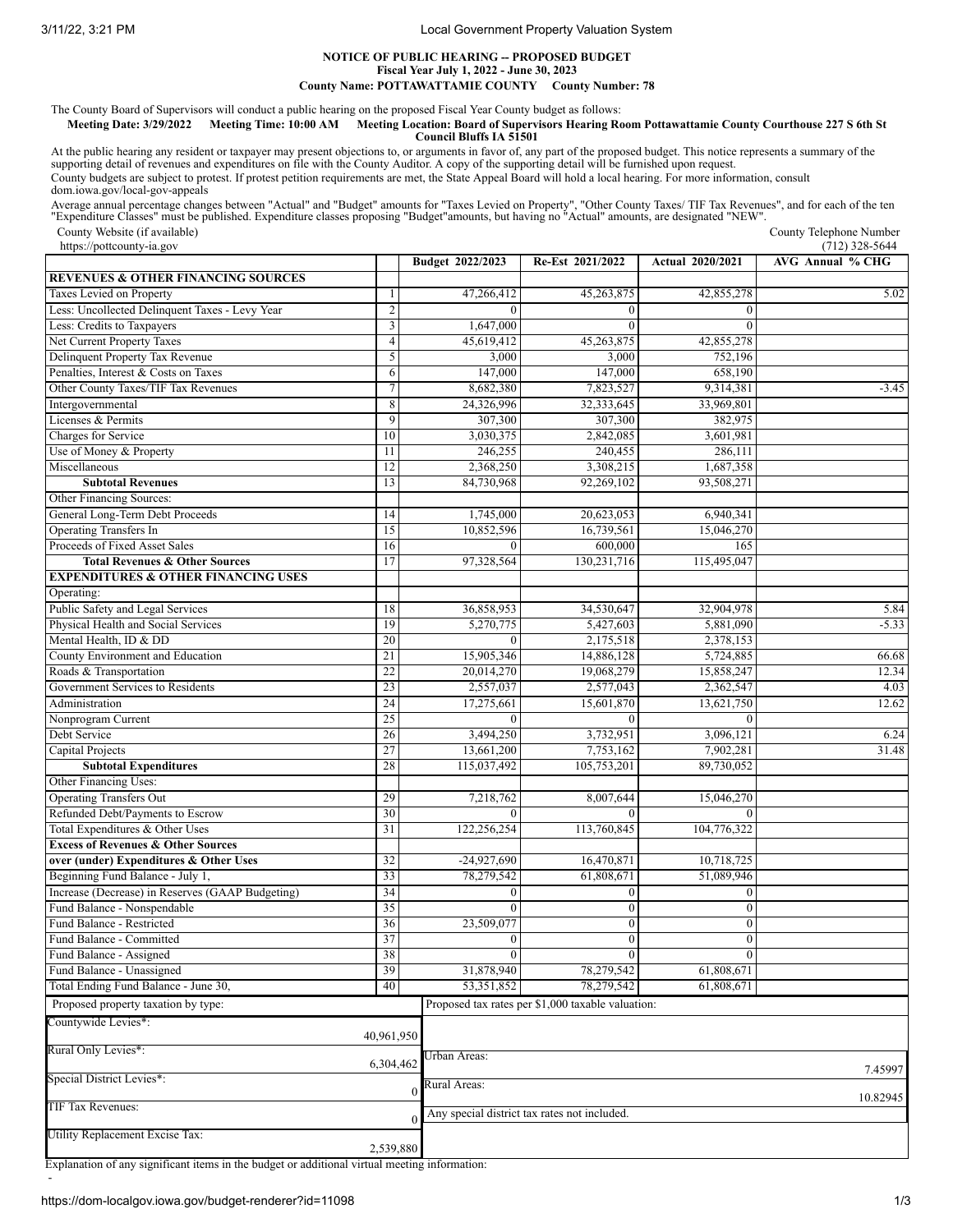## 3/11/22, 3:21 PM Local Government Property Valuation System

NOTICE OF PUBLIC HEARING THE BOARD OF SUPERVISORS INTENDS TO LEVY GENERAL BASIC PROPERTY TAX RATES WHICH EXCEED STATUTORY MAXIMUMS The accompanying budget summary requires a general basic property tax rate that exceeds the maximum rate as established by the<br>general assembly. Comparison of the proposed general basic rate with the sta **between the proposed rate and the maximum rate:**

| Proposed<br>$T$ $T$ $T$<br>$1.000 \text{ of } T$<br><sup>•</sup> Rate per<br>Value:<br>l'axable<br>Tax<br>General<br><b>Basic</b> | 3.69000   |
|-----------------------------------------------------------------------------------------------------------------------------------|-----------|
| $-1$<br>Maximum<br>.000 of<br>Taxable Value:<br><b>Tax</b><br>Rate per<br>Basic<br>t General                                      | 3.50000   |
| General<br>Dollars to be<br>s of Maximum:<br>Generated in Excess<br>Basic<br>1 ax                                                 | 1.098.025 |

Major reasons for the difference between the proposed general basic tax rate and the maximum basic tax rate:

Additional revenue needed to permit the continuance of programs and services which provide substantial benefits to county residents